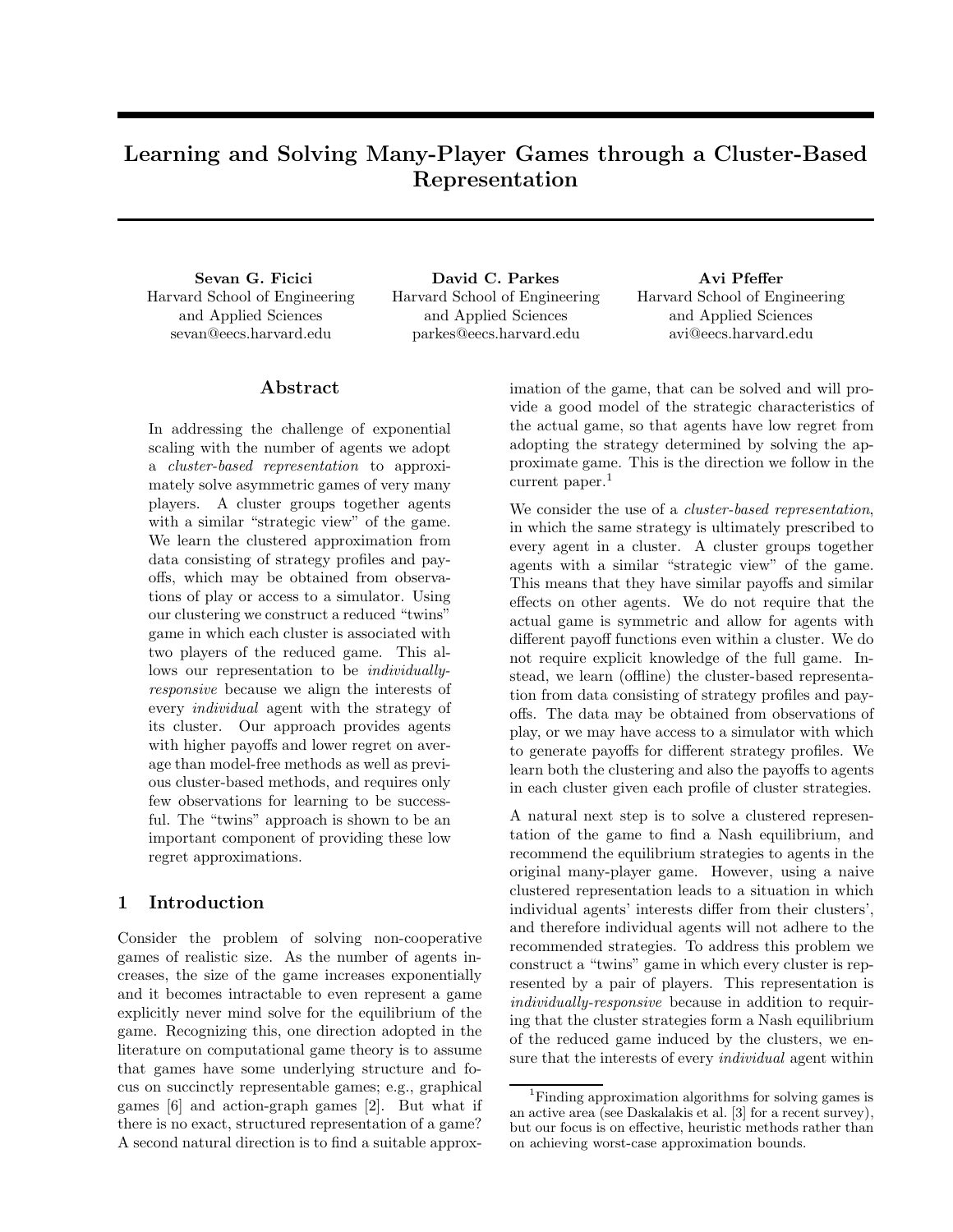a cluster are aligned with the cluster strategy. As a result, no individual agent within a cluster would like to deviate from the strategy prescribed to the cluster.

We present a motivating example of a vendor game in Section 2. In Section 3, we introduce our clusterbased model and explain our methods to learn a good clustering from observations of play (or access to a simulator) and to learn a good model of payoffs for a given clustering. In Section 4 we explain how the twins game is defined for a given instantiation of the clusterbased model, and explain why the representation is individually-responsive. We present experimental results in Section 5, where we consider the vendor game (where vendors can be complements or substitutes for each other) and a variant of the Santa Fe bar problem. We compare our cluster-based model with other approaches and show that our model provides solutions that give agents low regrets and good payoffs.

Related Work. Wellman et al. [11] propose and study an approximate representation that is suitable for symmetric games. To facilitate solving such a game, these authors group agents into multiple clusters, wherein all agents in each cluster are constrained to follow the same strategy. In our approach, we would use a single cluster for a symmetric game and solve it with the twins representation. Our twins approach provides individual responsiveness while allowing for multiple clusters, which is essential for asymmetric games. Furthermore, we do not require that the clustered representation be exact, or that the full game be known, but instead learn the cluster-based representation from observations.

On the other hand, Vorobeychik et al. [10] apply regression learning techniques to model payoffs for continuous games. While these authors consider some forms of strategy aggregation, they do not explicitly seek to combine learning with the use of reduced gameform representations. The novelty of our use of learning then is that we seek to integrate learning directly with our reduced game representation, both for the purpose of learning the structure of an appropriate cluster representation and also for learning the payoffs for the induced "twins" game. Further, our learning is applied to many player games, whereas they restrict attention to games with a small number of players.

The work on graphical games [6] assumes locality of interaction, while we make no such assumptions, and graphical games with many agents remain hard to solve. In comparing with action graph games [2], we note for example that our vendor game could be viewed as an action graph game if the cluster-based approximation is in fact exact. But solving the action graph game would still amount to solving a many player game because individual agents would need to take into account other agents in their own cluster. In contrast, our twins game allows us to reduce the number of players while still being individually responsive.

Daskalakis and Papadimitriou [4] consider anonymous games, a special case of action graph games in which the strategic considerations depend only on the number of agents that adopt each strategy but not their identity. They develop worst-case approximation results, including a polynomial time approximation scheme for finding an  $\epsilon$ -approximate Nash equilibrium when the number of strategies is two.

Kearns and Mansour [7] present summarization games, a compact representation for games with many players. Their approach has two components: a summarization function, which maps the space of N-player strategy profiles onto the interval [0, 1], and a set of payoff functions, one for each player. Each player's payoff function is a function of that player's strategy choice and the output of the summarization function. They establish conditions under which the Nash equilibria of summarization games can be approximated to within some epsilon in polynomial time, but do not consider the use of summarization games as approximations to other games. Indeed, whereas most work on approximation uses an exact representation of the game to obtain an approximate solution, we instead use an approximate representation of the game and obtain an exact solution to that approximation.

Jehiel [5] advances the idea of an analogy-based expectation equilibrium in which agents are clustered into "analogy classes" and each agent plays a best-response against the average strategy in each cluster. Whereas our approach solves a reduced twins game with two players per cluster, Jehiel's approach still maintains an explicit representation of every agent in solving for this equilibrium. Rather than computational tractability, Jehiel's focus is on providing prescriptive power for how people behave in strategic settings, along with alternate explanations of some well known paradoxes in extensive form games.

# 2 The Vendor Game

An example of a game that lends itself to our approach is a vendor game. Here, we have a large number of vendors, each selling a different product. The products belong to categories. For example, some vendors may sell drinks while others sell sandwiches. Within each category, the products are further differentiated. For example, one drinks vendor may sell beer while another sells lemonade. Each vendor must occupy one of a small number of locations from which to operate her vending services; a vending location may accom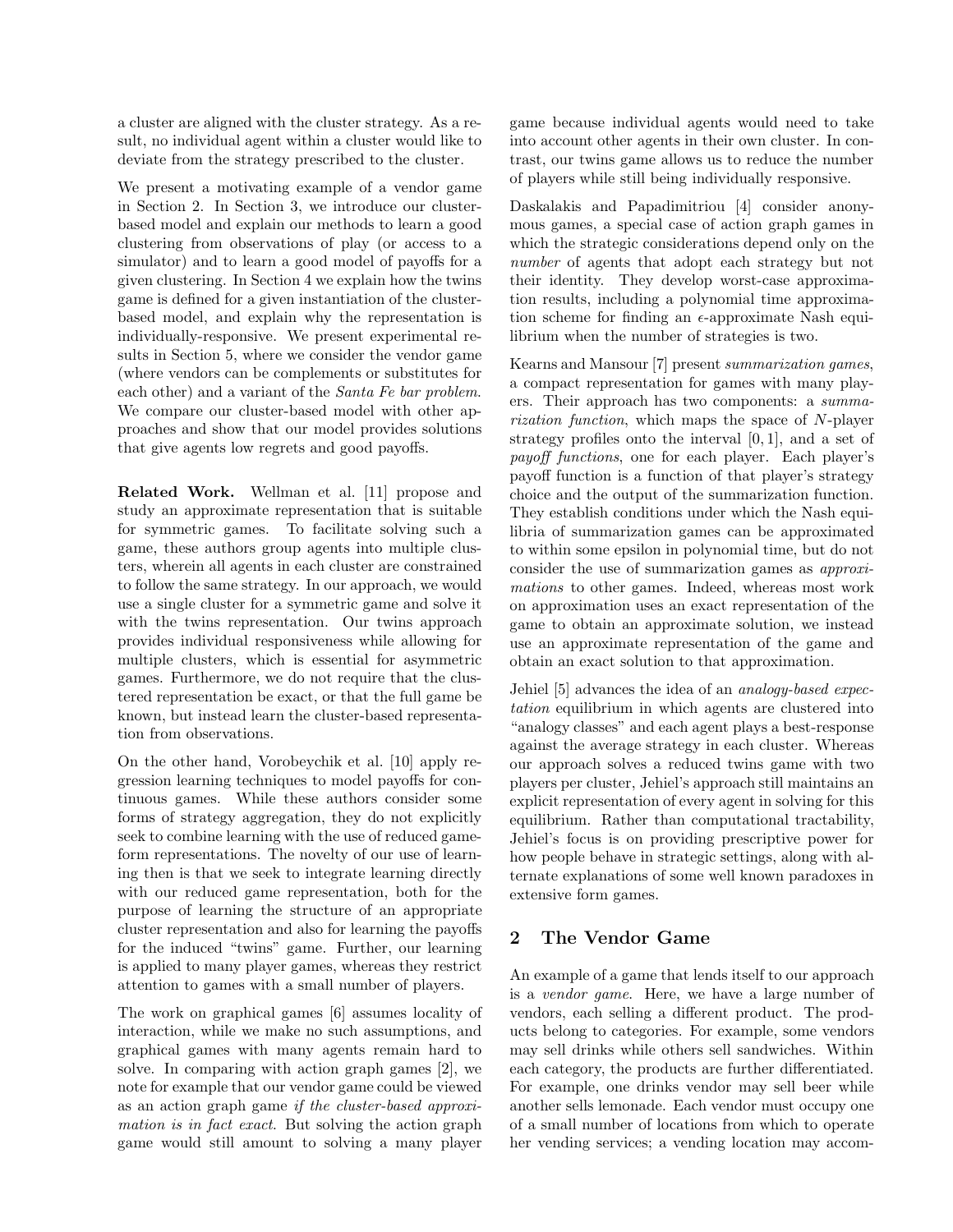modate more than one vendor. What makes a vendor's decision require strategic thinking is the fact that certain vendors' services are natural complements to each other, whereas other services are substitutes for each other. Thus, if a sandwich vendor and drink vendor decide to operate in the same location, the two vendors will benefit positively from their complementary relationship. In contrast, if two sandwich vendors decide to operate in the same location, then they will split the customers due to the fact that one vendor is a substitute for the other. It is also possible that two vendors operating in the same location will have no effect on each other's sales; we call this a neutral relationship. Vendors operating in different locations have no effect on each other. While these general relationships apply across categories, they differ between vendors in the same category. For example, orange juice may more severely substitute for lemonade than for beer.

In modeling the full vendor game, let  $A$  be the set of vendors (i.e., agents), where  $N = |\mathcal{A}|$  is the number of agents. Let  $\mathcal T$  be the set of product types, where each vendor sells one product type. Let  $S$  be the set of possible vending locations; thus,  $\mathcal S$  constitutes the set of pure strategies that each vendor has. Let T be a matrix that indicates how product types interact on average. For each possible ordered pair of product types  $t_i, t_j \in \mathcal{T}, T(i, j)$  specifies the average impact a product of type  $t_j$  has on a product of type  $t_i$ . If  $T(i, j) = 0$ , then the product types do not interact. If  $T(i, j) > 0$ , then the two product types are complementary. If  $T(i, j) < 0$ , then the two product types are substitutes for each other.

The matrix  $T$  describes how product types interact on average. Let matrix A describe how two specific vendors interact, in particular;  $A(x, y)$  gives the impact that vendor  $a_y$  has on vendor  $a_x$ . Let vendors  $a_x, a_y \in \mathcal{A}$  sell products of types  $t_i, t_j \in \mathcal{T}$ , respectively; the value of  $A(x, y)$  is obtained by sampling once from the normal distribution  $N(T(i,j), \sigma^2)$ , where  $\sigma^2$  is a game parameter. In addition to the agent interactions, each agent  $a_x$  has an associated bias term that specifies a base-line success level for the agent independent of the impacts of other agents. Let  $b_x$  be the bias for agent  $a_x$ .

A pure strategy profile in the game is associated with the selection of a location by each agent. Let  $s_x$  represent the pure strategy choice of agent  $a_x$ . The payoff to player  $a_x \in \mathcal{A}$  playing strategy  $s_x \in \mathcal{S}$  is:

$$
\pi_{a_x}(s_x, s_{-x}) = b_x + \sum_{a_y \in \mathcal{A}} \left\{ \begin{array}{ll} A(x, y) & \text{if } s_x = s_y \\ 0 & \text{if } s_x \neq s_y \end{array} \right. \tag{1}
$$

Because the interaction between each pair of vendors

is different, this is a many player game with no obviously exploitable structure in its exact representation. One solution method would be to construct a normalform representation of the game and apply a standard solution algorithm. However, the size of the normal form representation is exponential in the number of vendors, so this method quickly becomes infeasible. Our approach is based on the observation that in this game, the agents naturally fall into clusters. Vendors in the same category have a similar strategic view of the game. They tend to be affected in similar ways by other vendors, and they also affect other vendors in similar ways. We next expand on this intuition.

# 3 The Cluster-Based Model

Our approach to compactly representing and tractably solving asymmetric N-player games is to use a (generally) lossy compression. We group a large number of agents into a much smaller number of clusters. The fundamental assumptions made by our approximation are that 1) agents clustered into the same cluster receive similar payoffs when they take the same action;<sup>2</sup> 2) agents clustered into the same cluster have similar influences on other agents in the same and different clusters; and 3) within each cluster, the actions of the individual agents are combined linearly. Thus, the combinatorial effects of strategic interaction are captured at the level of the cluster, which is how we realize our computational savings. In this section we introduce the cluster-based representation and explain how the model (both the cluster structure and the payoffs) is learned from data. Before continuing, let us remark that while we allow our game to be asymmetric (in payoffs) we do presently require each agent to share the same set of pure strategies  $S$ .

#### 3.1 Defining the Model

Let  $K$  be the number of clusters that we wish to generate; this parameter allows us to express a trade-off between fidelity to the original game and computational efficiency. Let  $\mathcal C$  be a clustering of the N agents into K clusters, with  $C_i \in \mathcal{C}$  being the *i*th cluster of agents. A cluster will be termed a "player" in the reduced game induced by a clustering. We reserve the term "agent" for an agent of the original N-player game.

For each combination of a cluster and a pure strategy (i.e., each element in the cross product  $C \times S$ ), we construct a linear equation with  $|S|^K + 1$  terms. Each one of these linear equations  $\hat{\pi}_{C_i}(s_x)$  is a regressor that estimates the payoff an agent in cluster  $C_i$  would receive when it plays pure strategy  $s_x$ , given the clustering  $\mathcal C$ 

<sup>2</sup> If necessary, agents' payoffs can be normalized, according to the data, to bring payoffs into the same scale.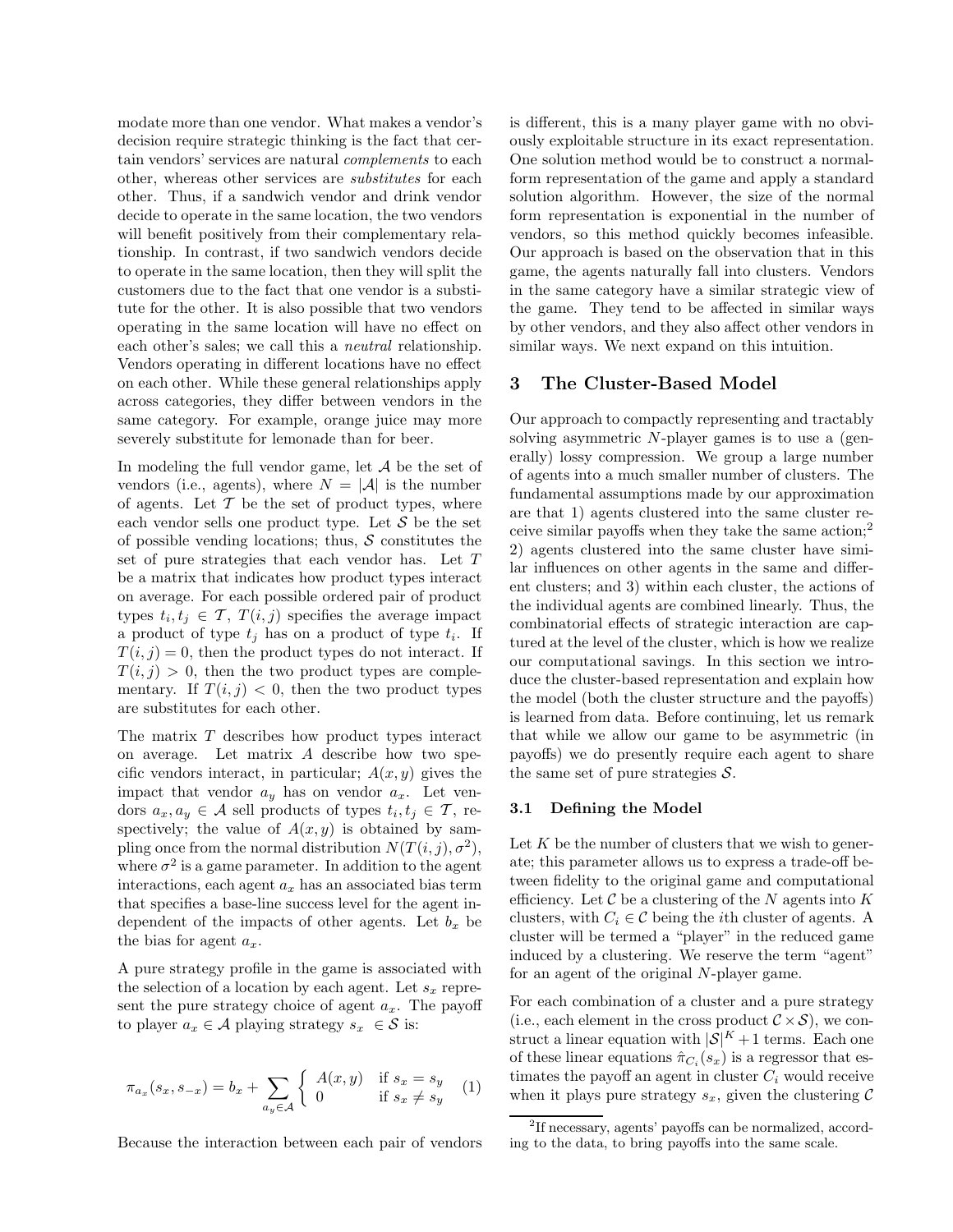and probabilistic information about the strategy profile adopted by each cluster. Note that strategy  $s_x$  may be different from the strategy adopted by the cluster with which agent  $a_x$  is associated. The fact that there is one equation per cluster per strategy captures the first assumption that all agents in a cluster receive the same payoff for the same action.

One of the terms in  $\hat{\pi}_{C_i}(s_x)$  is simply a constant  $\beta_{C_i(s_x)}$ to capture any "offset" effects. In defining the remaining terms, let  $\vec{s} = (s_1, \ldots, s_K)$  denote a strategy adopted by each cluster. Given this, then the remaining terms are of the form  $\beta_{C_i(s_x)}^{\vec{s}}$  Pr( $\vec{s}|\mathcal{C}$ ), which is the product of a constant  $\beta^{\vec{s}}_{C_i(s_x)}$  and the estimated probability  $Pr(\vec{s}|\mathcal{C})$  with which cluster strategy profile  $\vec{s}$  is adopted by the underlying agents, given empirically observed data about the game (for all N agents) and the clustering  $C$ . More precisely, assuming the strategies of different agents are uncorrelated, we estimate the joint probability as

$$
\Pr(\vec{s}|\mathcal{C}) = \Pi_{i=1}^{K} \Pr(s_i|C_i),\tag{2}
$$

where  $Pr(s_i|C_i)$  is the estimated probability that an agent in cluster  $C_i$  plays pure strategy  $s_i$ . This probability is estimated from the proportion of agents in the cluster that play strategy  $s_i$ . Thus, the payoff to an agent in a cluster depends only on the proportion of agents playing each strategy in each cluster, and not on the actions of individual agents. This captures our second assumption above. The fact that the equations are linear captures our third assumption.

Example. To concretely illustrate our regressor equations, let us assume a game where all agents have two pure strategies,  $L$  and  $R$ , and we wish to cluster agents into two clusters,  $A$  and  $B$ . We thus generate four regressors. For example, the estimated payoff obtained by an agent in cluster  $A$  playing strategy  $L$  is denoted  $\hat{\pi}_A(L)$ . Following this notation, the payoffs for agents in clusters  $A$  and  $B$ , using strategies  $L$  and R, are:

$$
\hat{\pi}_A(L) = \beta_{A(L)}^{L,L} \cdot \Pr(L|A) \cdot \Pr(L|B) +
$$
  
\n
$$
\beta_{A(L)}^{L,R} \cdot \Pr(L|A) \cdot \Pr(R|B) + \beta_{A(L)}^{R,L} \cdot \Pr(R|A) \cdot \Pr(L|B) +
$$
  
\n
$$
\beta_{A(L)}^{R,R} \cdot \Pr(R|A) \cdot \Pr(R|B) + \beta_{A(L)} \quad (3)
$$

$$
\hat{\pi}_A(R) = \beta_{A(R)}^{L,L} \cdot \Pr(L|A) \cdot \Pr(L|B) +
$$
  
\n
$$
\beta_{A(R)}^{L,R} \cdot \Pr(L|A) \cdot \Pr(R|B) + \beta_{A(R)}^{R,L} \cdot \Pr(R|A) \cdot \Pr(L|B) +
$$
  
\n
$$
\beta_{A(R)}^{R,R} \cdot \Pr(R|A) \cdot \Pr(R|B) + \beta_{A(R)} \quad (4)
$$

$$
\hat{\pi}_B(L) = \beta_{B(L)}^{L,L} \cdot \Pr(L|A) \cdot \Pr(L|B) +
$$

$$
\beta_{B(L)}^{L,R} \cdot \Pr(L|A) \cdot \Pr(R|B) + \beta_{B(L)}^{R,L} \cdot \Pr(R|A) \cdot \Pr(L|B) +
$$

$$
\beta_{B(L)}^{R,R} \cdot \Pr(R|A) \cdot \Pr(R|B) + \beta_{B(L)} \quad (5)
$$

$$
\hat{\pi}_B(R) = \beta_{B(R)}^{L,L} \cdot \Pr(L|A) \cdot \Pr(L|B) +
$$
  
\n
$$
\beta_{B(R)}^{L,R} \cdot \Pr(L|A) \cdot \Pr(R|B) + \beta_{B(R)}^{R,L} \cdot \Pr(R|A) \cdot \Pr(L|B) +
$$
  
\n
$$
\beta_{B(R)}^{R,R} \cdot \Pr(R|A) \cdot \Pr(R|B) + \beta_{B(R)} \quad (6)
$$

Since we have two agent clusters and two pure strategies, we have four regressors, each with five terms. For example, in Equation (3) we are estimating the payoff received by an agent in cluster A when it plays strategy L. Note that the third term,  $\beta_{A(L)}^{R,L}$  $\Gamma^{R,L}_{A(L)}\cdot \Pr(R|A)\cdot \Pr(L|B),$ represents the contribution to our agent's payoff that occurs when agents in cluster  $B$  play  $L$  in combination with agents in cluster  $A$  playing  $R$ . Thus, even though the agent for whom we are calculating the payoff is itself playing  $L$ , we are accounting for the effect that any other agents within cluster  $A$  who are playing  $R$ (in combination with cluster  $B$  agents playing  $L$ ) may have upon our agent's payoff.

#### 3.2 Model Learning

A key aspect to our work is that we do not require a priori knowledge of the cluster-based model. Instead, we may learn the model from observation of agent behavior and earned payoffs. We have two distinct settings in mind:

• We have access to a data set about agent actions and agent payoffs in the underlying game.

• We have access to a simulator that we can use to generate payoffs for different strategy profiles in the underlying game.

In both cases we are learning the model offline and adopting the viewpoint of an analyst, not an agent situated within the strategic environment. Notice that in the second approach we need not have a complete representation of the game, which would in general be too large to represent. Rather, all that is required is a way to generate payoffs for different strategy profiles.

From our observations we learn our cluster-based model of the underlying N-player game. Each observation consists of an N-tuple pure strategy profile and the corresponding payoffs received by each agent. We require that every action in every cluster be seen at least once in order to learn.

Given a clustering of the  $N$  agents into  $K$  clusters, we can learn the  $\beta$  parameters for our regressors with linear regression. Each observation of an N-agent interaction typically provides several data instances for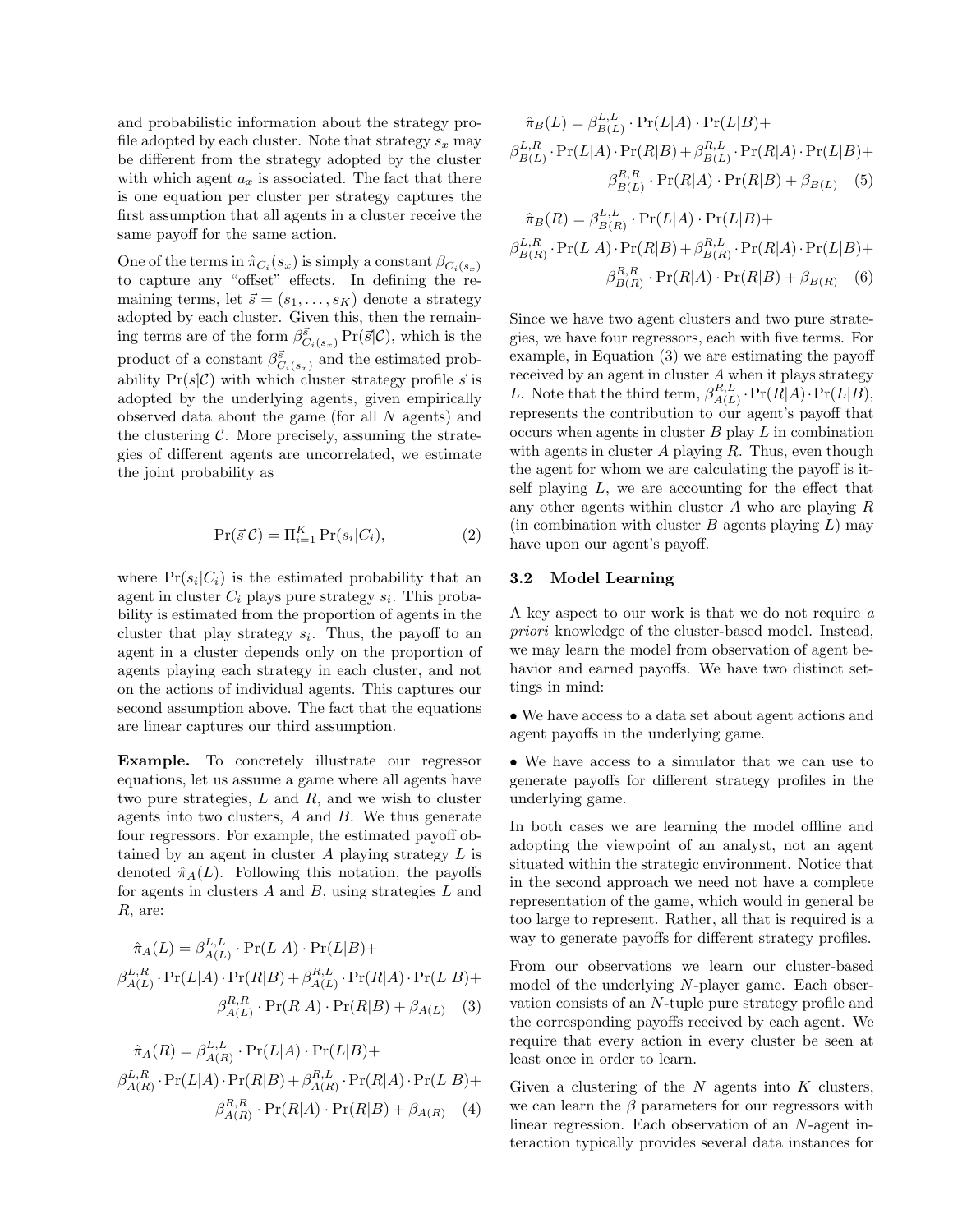the linear regression. For instance, consider our example game above. Let cluster  $A$  contain  $N_A$  agents, each playing a uniform mixed strategy over pure strategies  $L$  and  $R$ . If we have  $M$  observations, then we expect to obtain  $N_A M/2$  data instances each for regressor Equations (3) and (4). In this way, each additional agent that we might place into our full game will linearly increase the number of instances for the linear regression. Thus, we expect the number of observations of the full game that we need to be inversely proportional to the number of agents, at least for the purpose of estimating parameters.

Agent Clustering. We may compute a linear regression given any clustering of  $N$  agents into  $K$  clusters. Clearly, we desire the clustering  $\mathcal C$  that provides us with the best regressors, so that we can most accurately estimate agent payoffs. We use the sum of squared errors over all agents over all regressor equations to quantify the quality of our estimations, where the error of a regressor for an agent is the difference between the estimated payoff for the agent, given the N-tuple strategy profile, and the agent's actual payoff.

Since we assume a finite number of agents, there exist a finite number of possible clusterings into  $K$  clusters; an optimal clustering must therefore exist. Nevertheless, the large number of possible clusterings precludes exhaustive search. Therefore, we use k-means clustering to obtain the clustering  $\mathcal C$  that we use to run our linear regressions.

A key intuition in our work is that agents clustered into the same cluster receive relatively similar payoffs when they take the same action, given a shared context of what the other agents in the system do. We use this intuition to construct the features with which k-means operates. Specifically, we place each agent in an  $S$ -dimensional space, where  $S$  is the number of pure strategies available to agents. Each dimension corresponds to a pure strategy, and the location of an agent in a particular dimension is the average payoff the agent earned over our observations when it used the corresponding pure strategy. Note that, here, we are not conditioning further on what other agents do; this is to keep both dimensionality and computational complexity low. Because k-means does not always converge onto the same clustering each time it is run, we run it several times and choose the result that gives us the lowest sum of squared errors in our regressors.

# 4 The Twins Game

Given that we have  $K$  clusters, an obvious reduction would be to construct a K-player normal form game. We would then solve this smaller K-player game and then assign each agent within cluster  $i$  the strategy

(pure or mixed) used in Nash equilibrium by the  $i$ th player in the  $K$ -player game. This would follow the approach of Wellman et al. [11], albeit slightly extended to an asymmetric setting. But one problem with this approach is that, while the  $i$ -th player in the K-player game has no incentive to unilaterally deviate from equilibrium, cluster i cannot be treated as a true "player" because it is not a monolithic decision maker. Each cluster of agents consists of independent decision makers, whose individual incentives might not be aligned with the cluster-level incentives of the Kplayer game. Thus, an individual in some cluster may, in fact, wish to deviate from the prescribed  $K$ -player strategy profile.

Rather than build a  $K$ -player game, we build a  $2K$ player game, where each cluster is represented twice, hence what we call a "twins game." Each cluster  $C$  is associated with two players,  $\mathbb C$  and  $\mathbb C'$ . (Recall that a player captures a strategic entity in the clustered game and is distinct from an agent in the underlying game.) These players have multiple interpretations, depending on from whose point of view the players are being considered. When considering the payoff of player C, C is interpreted as representing a single agent in cluster  $C$ , while  $\mathbb{C}'$  represents the rest of the agents in the cluster in aggregate. The view from  $\mathbb{C}'$  is symmetric: the payoff of player  $\mathbb{C}'$  represents that of a single agent in the cluster, while  $\mathbb C$  represents the rest of the cluster C in aggregate. From the point of view of a player  $\mathbb D$ associated with a different cluster  $D \neq C$ ,  $\mathbb C$  and  $\mathbb C'$ together represent cluster C. When  $\mathbb C$  and  $\mathbb C'$  adopt different strategies  $s_{\mathbb{C}}$  and  $s_{\mathbb{C}}$ , then for symmetry we consider that half of the agents in the cluster play  $s_{\mathbb{C}}$ and half play  $s_{\mathbb{C}'}$ .

Under these interpretations, we can obtain the payoffs for each of the  $2K$  players in the twins game for a given strategy profile. Consider the player C associated with cluster C, where  $\mathbb C$  plays strategy  $s_{\mathbb C}$  and  $\mathbb C'$ plays strategy  $s_{\mathbb{C}'}$ . We instantiate the probabilities for the other players in the linear regression model, and thus define the payoff to player C, as follows,

$$
Pr(s_i|C) = \begin{cases} 1 & \text{if } s_i = s_{\mathbb{C}'}\\ 0 & \text{otherwise} \end{cases}
$$

For a cluster  $D \neq C$ ,

$$
Pr(s_i|D) = \begin{cases} 1 & \text{if } s_i = s_{\mathbb{D}} = s_{\mathbb{D}'} \\ 1/2 & \text{if one of } s_{\mathbb{D}} \text{ or } s_{\mathbb{D}'} = s_i \\ 0 & \text{otherwise} \end{cases}
$$

where  $\mathbb D$  and  $\mathbb D'$  are the players corresponding to cluster D. The payoff to C is then  $\hat{\pi}_C(s_{\mathbb{C}})$  as specified by the regressor equations. The payoff to  $\mathbb{C}'$  is symmetric.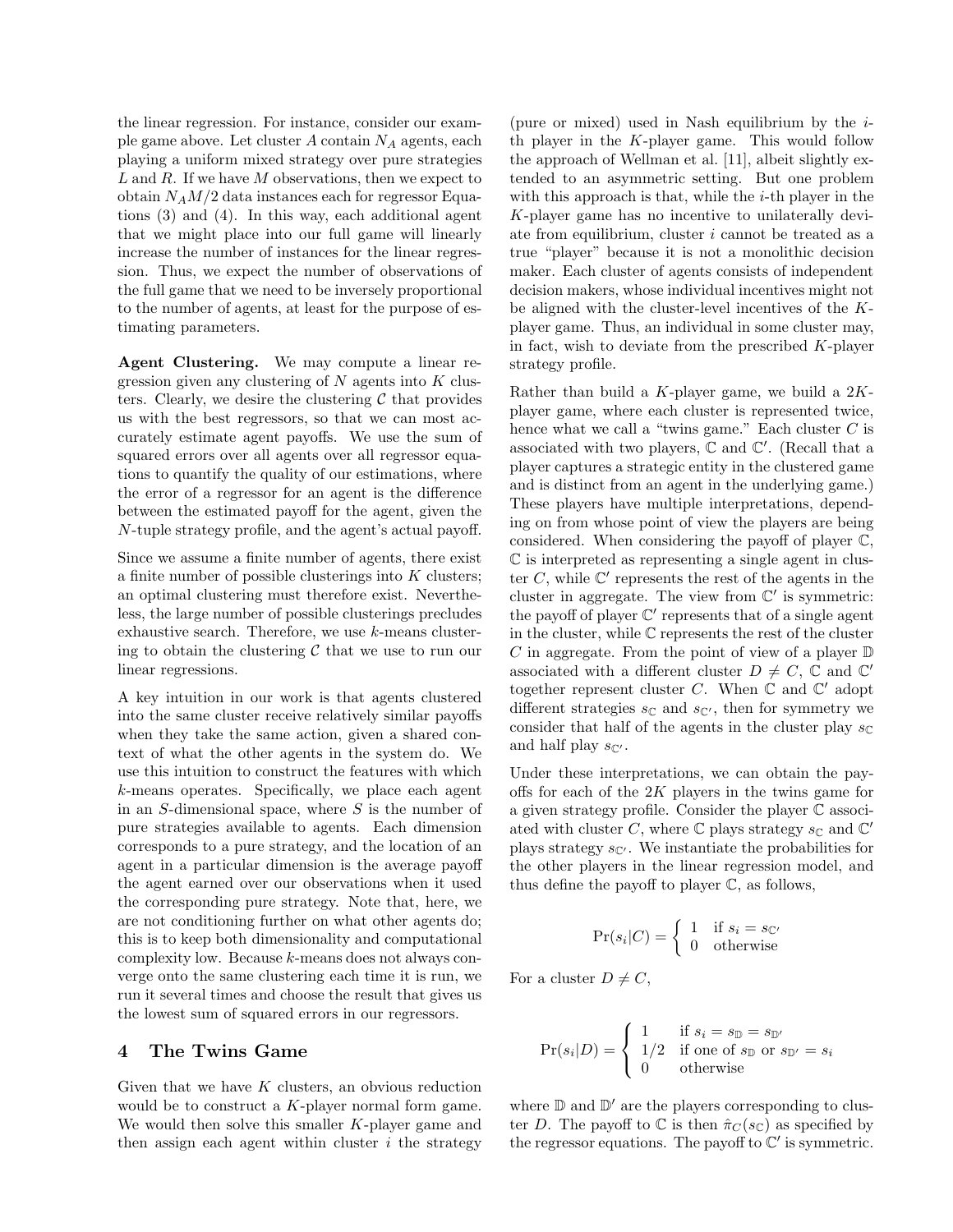By representing each cluster twice, we can seek Nash equilibria in which the incentives of individuals within a cluster are aligned with the cluster itself. We care to locate Nash equilibria where each player and its twin use the same strategy. We will call such equilibria twin symmetric Nash equilibria (TSNE). A TSNE is guaranteed to exist, because there is always a twin symmetric best response to a twin symmetric strategy profile, so we can use the same argument as in Nash's proof of the existence of Nash equilibrium [9].

Let  $s_{\mathbb{C}}$  denote this strategy (pure or mixed), used by both players  $\mathbb C$  and  $\mathbb C'$  in a TSNE (and in turn used by each underlying agent within the cluster.) From the perspective of player  $\mathbb{C}$ , strategy  $s_{\mathbb{C}}$  is a best response to the strategies of the other players, and particularly to  $\mathbb{C}'$  who also plays  $s_{\mathbb{C}}$ . In the construction of the twins game, the payoff to player C equals the payoff to an individual agent in cluster C playing  $s_{\mathbb{C}}$  when the rest of cluster C plays  $s_{\mathbb{C}}$ . But in a TSNE,  $s_{\mathbb{C}} = s_{\mathbb{C}}$ . Thus, if  $s_{\mathbb{C}}$  is the strategy recommended to  $\mathbb{C}$  in a TSNE, an individual agent in cluster  $C$  will be playing a best response to its cluster as a whole playing  $s_{\mathbb{C}}$ . In this way, we say that our representation is individuallyresponsive. No individual agent will have incentive to deviate from the strategy recommended to its cluster.

#### 4.1 Example

Let us continue our example from Section 3.1. We have two clusters of agents, A and B, and so will build a four player game. Let us label the players  $\mathbb{A}, \mathbb{A}', \mathbb{B}$ , and B ′ , where A and A ′ correspond to the twin players for cluster A, and similarly for the players for cluster B. Table 1 shows how we convert our regressors to a twins game. Each row of the table corresponds to a single four-player pure-strategy profile. For brevity, we show only  $1/4$  of the profiles, showing only those where  $\mathbb A$ plays  $\tilde{L}$  and  $\mathbb{A}'$  plays  $R$ . The leftmost column specifies a four-player pure-strategy profile; for example, the third row specifies a profile where players  $\mathbb{A}, \mathbb{A}', \mathbb{B}$ , and  $\mathbb{B}'$  play pure strategies L, R, R, and L, respectively. The remaining columns indicate the payoffs received by each player for each pure-strategy profile.

We compute player payoffs as described in the previous section. The pure strategy that a player uses in a profile determines which regressor equation we will use. For example, in the profile  $LRLL$ , player  $\mathbb A$  plays  $L$ , and so we use Equation (3); player  $\mathbb{A}'$  plays  $R$ , and so for this player we use Equation (4). We use Equation (5) for players  $\mathbb B$  and  $\mathbb B'$ , since both play L.

The payoff to A for the profile  $LRLL$  is  $\beta_{A(L)}^{RL} + \beta_{A(L)}$ . This is the payoff that a cluster  $A$  agent would receive if it played  $L$  in the situation where all cluster A agents actually play R (i.e.,  $Pr(R|A) = 1.0$ ) and

all cluster  $B$  agents play  $L$ . Similarly, the payoff to  $A'$  is  $\beta_{A(R)}^{LL} + \beta_{A(R)}$ , which corresponds to the payoff a cluster  $\hat{A}$  agent would receive for playing  $R$  in the situation where all cluster  $A$  agents actually play  $L$ and all cluster B agents play L. More interesting is the payoff for  $\mathbb{B}$ , which is  $\frac{\beta_{B(L)}^{LL} + \beta_{B(L)}^{RL}}{2} + \beta_{B(L)}$ . This is the payoff obtained by a cluster B agent if it would play  $L$  in the situation where all cluster  $B$  agents actually play  $L$  and where half the cluster  $A$  agents play L and half play R (i.e.,  $Pr(L|A) = Pr(R|A) = 0.5$ ). Thus, when a player and its twin (e.g.,  $\mathbb{A}$  and  $\mathbb{A}'$ ) play different pure strategies in a profile, we interpret this as a uniform distribution over the two strategies when computing the payoff for another player (e.g.,  $\mathbb B$  or  $\mathbb B'$ ) in the twins game.

# 5 Experimental Results

In generating our observation set for the purpose of experimentation, we build  $N$  agents to play the game for some number of interactions. We provide agents with a uniform distribution over their pure strategies in order to generate an observation set with good support in the space of possible joint strategy profiles in our twins game. From these observations, and with a given number  $K$  of clusters, we learn our clusterbased approximation; this entails clustering and linear regression. We then construct the  $2K$ -player twins game. For comparison, we also construct a  $K$ -player game, with one player per cluster and thus without individual responsiveness. Using Gambit [8], we find all Nash equilibria of these reduced normal-form games. For each TSNE of the 2K-player game and each NE of the  $K$ -player game, we assign the equilibrium strategies to the agents and have them interact for 100 iterations. We then calculate mean payoffs and external regret values for each agent in this new data. Note that we do not need to solve the full N-player game.

In addition to comparing results from the  $2K$ - and K-player games, we compare the performance of our approach with that of two model-free learning approaches. These methods are a form of reinforcement learning whereby agents play strategies that have yielded the highest mean rewards. Our first model-free approach concerns agent-level learning (ALL). We examine the initial observation set to determine, for each agent, which pure strategy provided the agent with the highest mean payoff. Each agent then adopts the pure strategy that provided it the highest mean payoff for use in future interactions. We generate new interaction data with agents playing these pure strategies, and then determine mean agent payoff and regret values for the new data. Our second model-free approach provides cluster-level learning (CLL). Here we examine the initial observation set to determine, for each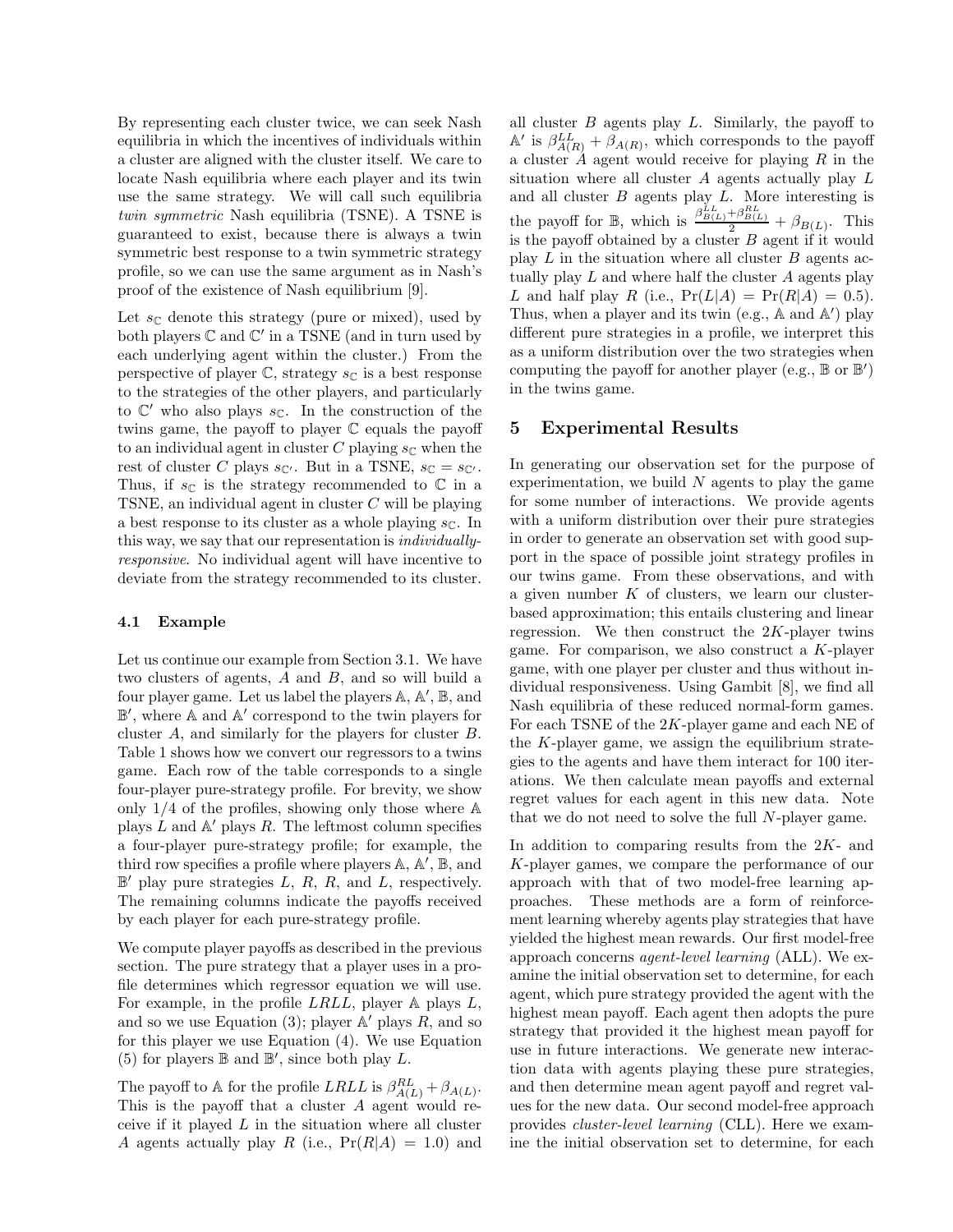| Profile | Α                                                                          |                                    |                                                                                                                                                                                                                                                                                                                                                    | $\mathbb{B}'$ |  |
|---------|----------------------------------------------------------------------------|------------------------------------|----------------------------------------------------------------------------------------------------------------------------------------------------------------------------------------------------------------------------------------------------------------------------------------------------------------------------------------------------|---------------|--|
|         | LRLL $\beta_{A(L)}^{RL} + \beta_{A(L)}$                                    | $\beta_{A(R)}^{LL} + \beta_{A(R)}$ | $\frac{\beta_{B(L)}^{LL} + \beta_{B(L)}^{RL}}{2} + \beta_{B(L)} \frac{\beta_{B(L)}^{LL} + \beta_{B(L)}^{RL}}{2} + \beta_{B(L)}$                                                                                                                                                                                                                    |               |  |
|         |                                                                            |                                    | $\label{eq:RRLR} \begin{array}{l} LRLR \end{array} \left  \begin{array}{cc} \frac{\beta^{RL}_{A(L)}+\beta^{RR}_{A(L)}}{2}+\beta_{A(L)} & \frac{\beta^{LL}_{A(R)}+\beta^{LR}_{A(R)}}{2}+\beta_{A(R)} & \frac{\beta^{LR}_{B(L)}+\beta^{RR}_{B(L)}}{2}+\beta_{B(L)} & \frac{\beta^{LL}_{B(R)}+\beta^{RL}_{B(R)}}{2}+\beta_{B(R)} \end{array} \right.$ |               |  |
|         |                                                                            |                                    | $\label{eq:RRL} \begin{array}{c c c c} LRRL & \frac{\beta^{RL}_{A(L)}+\beta^{RR}_{A(L)}}{2}+\beta_{A(L)} & \frac{\beta^{LL}_{A(R)}+\beta^{LR}_{A(R)}}{2}+\beta_{A(R)} & \frac{\beta^{LL}_{B(R)}+\beta^{RL}_{B(R)}}{2}+\beta_{B(R)} & \frac{\beta^{LR}_{B(L)}+\beta^{RR}_{B(L)}}{2}+\beta_{B(L)} \end{array}$                                       |               |  |
|         | LRRR $\beta_{A(L)}^{RR} + \beta_{A(L)}$ $\beta_{A(R)}^{LR} + \beta_{A(R)}$ |                                    | $\frac{\beta_{B(R)}^{LR} + \beta_{B(R)}^{RR}}{2} + \beta_{B(R)} \frac{\beta_{B(R)}^{LLR} + \beta_{B(R)}^{RR}}{2} + \beta_{B(R)}$                                                                                                                                                                                                                   |               |  |

Table 1: Conversion of regression equations to normal-form "twins game" (partial specification).

cluster, which pure strategy provided the agents in the cluster with the highest mean payoff. Each agent in the cluster then adopts this pure strategy. We then generate new interaction data.

### 5.1 Vendor Game

We initialize the type-interaction matrix  $T$  as follows. Each product type is treated as a substitute for itself, thus the diagonal of  $T$  is negative. Off the diagonal, we randomly select between interaction types  $(Pr(n$ eutral $) = 0.1, Pr$ (substitute) =  $Pr(\text{complement}) = 0.45$ , but require T to contain at least one complementary interaction. Substitution means are drawn uniformly between [−3.0, 0.0], complements from [0.0, 3.0], and neutral interactions have a mean of zero.

In one experiment, we use 100 agents, two agent types, two locations (L and R),  $\sigma^2 = 1.5$ , and 15 observations per trial over ten trials. We cluster agents into two groups  $(A \text{ and } B)$ . Table 2 summarizes our experiment, showing mean agent payoffs and regrets. The model-free learning methods clearly perform the worst; the strategies (always pure) they learn give agents the worst mean payoffs and highest mean regrets. The differences between the  $K$ - and  $2K$ -player games are most pronounced with respect to regret levels. When we examine separately the performance of pure-strategy Nash equilibria (PSNE) and mixedstrategy NE (MSNE) of the  $K$ - and  $2K$ -player games, we find that agents' regret levels when they use MSNE derived from K-player games are over 2.3 times as high as when they use mixed TSNE from  $2K$ -player games ( $p < 0.004$ ). The K-player games often produce PSNE, and the regret levels from these PSNE are an order of magnitude higher than the TSNE of the  $2K$ -player game. This shows that our twins-game approach aligns the incentives of individual agents.

In another experiment, we look at different numbers of agents  $(N = 10, 100, \text{ or } 200)$  combined with differ-

Table 2: Results from vendor game. 100 agents, 2 types,  $\sigma^2 = 1.5, K = 2, 15$  observations per trial. When analysis gives multiple NE in a  $K$ - or  $2K$ -player game, we select the NE giving the worst result. First row: mean payoffs over all agents over all trials. Significant differences are CLL vs. ALL ( $p < 0.065$  paired sign-rank test), CLL and ALL vs. K- and 2K-player games  $(p < 0.014)$ . Second row: mean external regret over all agents over all trials. Significant differences are CLL vs. ALL  $(p < 0.11)$ , CLL and ALL vs. K and 2K ( $p < 0.01$ ), and K vs. 2K ( $p < 0.04$ ).

| CLL                    | $\mathrm{ALL}$ |          | $K$ -Player 2K-Player |
|------------------------|----------------|----------|-----------------------|
| Payoff $-53.98 -40.20$ |                | $-17.69$ | $-15.50$              |
| Regret 87.75 64.44     |                | -17.56   | -3.06                 |

ent numbers of observations (3, 5, 10, or 15); other parameters are as above. Table 3 gives average regrets for some of our settings. Looking over all of the data, two trends appear to emerge. First, the disparities between the approaches appears to grow with the number of agents; thus, it becomes more important to have a good strategy in our game with more agents. Second, the level of regret for a given number of agents appears to consistently diminish with our approach as the number of observations increases. Nevertheless, our method consistently finds solutions that give the lowest average regret over all settings. We also ran experiments where we varied the level of noise  $\sigma^2$  in agent interactions. Though the  $R^2$  values of our regressions suffer, the performance of our approach is surprisingly robust. The general conclusion is that the model-free methods perform poorly, and that the twins game approach produces lower agent regret values than the game-form with one player per cluster.

#### 5.2 Santa Fe Bar

The second game on which we test our approach is a slight variation of the Santa Fe bar problem (also known as the El Farol bar problem) [1]. In this game, each of the  $N$  agents must independently de-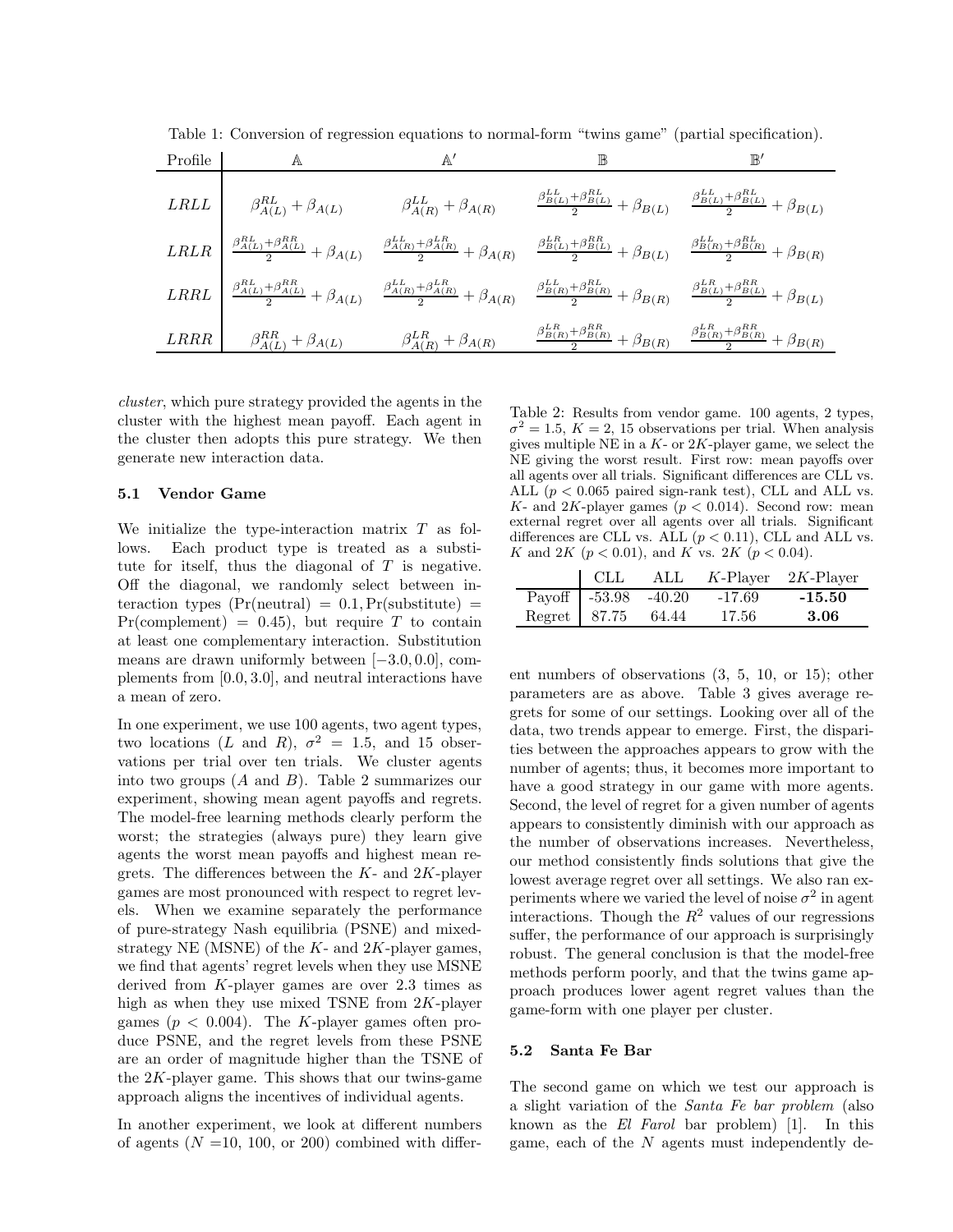Table 3: Average regrets from vendor game for different numbers of agents and observations. First column indicates numbers of agents and observations. Note that neither agent payoffs nor regret values are normalized by N.

|         | CLL      | ALL      | $K-Pl$ . | $2K-$ Pl. |
|---------|----------|----------|----------|-----------|
| 10, 3   | 7.6767   | 7.5127   | 4.2450   | 2.9837    |
| 10, 5   | 8.3199   | 6.1706   | 3.3321   | 0.5177    |
| 10, 10  | 7.8606   | 5.9436   | 0.7290   | 0.2226    |
| 100, 3  | 94.2589  | 32.4916  | 15.6744  | 4.3206    |
| 100, 5  | 85.0618  | 69.1498  | 10.5996  | 1.3062    |
| 200, 3  | 181.1111 | 122.8304 | 33.5588  | 5.4801    |
| 200, 15 | 151.1831 | 104.2937 | 2.0577   | 0.9401    |

cide whether or not to visit the El Farol bar. Unfortunately, the bar's capacity  $c \in (0,1)$  allows only  $|cN|$ agents to fit comfortably. The set of pure strategies for each agent consists of two items: either the agent visits the bar, or stays at home. There are three possible outcomes for an agent: 1) the agent decides to visit the bar, but the bar is full (denoted  $v^{\bullet}$ ), 2) the agent decides to visit the bar, and the bar has room (denoted  $v^{\circ}$ ), 3) the agent decides to stay at home  $(denoted h)$ . Each agent prefers these outcomes as follows:  $v^{\circ} \succ v^{\bullet}$ ,  $v^{\circ} \succ h$ , and  $h \succ v^{\bullet}$ . Once all N agents make their choice to visit the bar or stay at home, we obtain an N-player pure-strategy profile. The utility for agent  $a_x$  for outcome o is denoted by  $U_x(o)$ .

Each agent shares the same utility function, giving us a symmetric game. Since agents all share the same preferences and affect others in the same way, we cluster all agents into a single group; one cluster yields a two-player twins game to solve. Thus, this game exactly satisfies the first two assumptions of our clusterbased representation. Note, however, that it violates the third assumption: the payoffs are not linear in the number of agents playing each strategy. Unlike in the vendor game, an agent's payoff here is only one of three possible values, conditioned on whether the agent visits the bar or stays at home, and whether the total attendance exceeds the bar's capacity or not. The degree to which capacity is exceeded, or the amount of available space, does not affect an agent's payoff.

Because the Santa Fe bar game is symmetric, we can use the method of Wellman, et al., [11] (WEL) to approximate a solution. Their approach to compressing a symmetric game is to "coarse code" the profile and outcome space. They divide the agents into some number of equally sized groups. Given the constraint that all agents within a group must play the same strategy, they perform equilibrium computations using the subset of realizable strategy profiles and outcomes of the original N-player game. Since we compress the Santa Fe game down to a two-player twins game, the most direct comparison with WEL is to use their ap-

Table 4: Average regrets from Santa Fe bar game with different bar capacities. For capacity  $c = 0.4$ , the difference in regret between our method and  $W\downarrow_5$  is not statistically significant. For capacity  $c = 0.5$ , the differences in regret between our method,  $W\downarrow_2$  and  $W\downarrow_5{}^*$  are not statistically significant. All other differences between our approach and the others are statistically significant ( $p < 0.006$  paired sign-rank test).

| $c \mid 2K$ |                                                                                                                                                | $W\downarrow_2$ $W\downarrow_5$ $W\downarrow_2^*$ $W\downarrow_5^*$ |        |
|-------------|------------------------------------------------------------------------------------------------------------------------------------------------|---------------------------------------------------------------------|--------|
|             | $\overline{0.4}$   0.4820 4.0 0.3508 4.0                                                                                                       |                                                                     |        |
|             |                                                                                                                                                |                                                                     | 0.6690 |
|             | $\begin{array}{ c c c c c c } \hline 0.5 & 0.7264 & 0.7750 & 1.6908 & 0 \ \hline 0.6 & 0.8368 & 1.8112 & 0.2068 & 1.8080 \ \hline \end{array}$ |                                                                     |        |

proach to divide the N agents into two groups of  $N/2$ agents each, which also yields a two-player game. This approach is denoted by  $W\downarrow_2$ . However, the approach of WEL allows for more refined approximations that use more clusters. As a point of comparison, we also consider their approach with five clusters, denoted by  $W\downarrow_5$ , which involves solving a five-player game.

Table 4 summarizes regret values obtained in experiments that examine different bar capacities  $c \in \mathcal{C}$  ${0.4, 0.5, 0.6}$ . For all three capacity values, we set agent payoffs to be  $U(v^{\circ}) = 4.0, U(v^{\bullet}) = -6.0$ , and  $U(h) = 0.0$ ; we use ten agents. We run ten trials for each value of bar capacity. We use 45 observations (agent interactions) per trial for learning in our approach. For complete comparison, we show the regret of the symmetric MSNE found by WEL (shown as  $W\downarrow_2$ and  $W\downarrow_5$ ), and also the regret of the best NE found by WEL, whether symmetric or asymmetric (shown as  $W\downarrow_2^*$  and  $W\downarrow_5^*$ ). Results for ALL and CLL are not shown in this table; they are significantly worse than the other approaches.

When the bar's capacity is exactly a multiple of the fraction of agents within a cluster, WEL discovers asymmetric PSNE that are actually NE of the full game. Except for this case, we see that our method is better than  $W\downarrow_2$  when the capacity is  $c = 0.4$  or  $c = 0.6$ , and is statistically equivalent to it when  $c = 0.5$ . Even when we compare to WEL allowing it to use five clusters, our method performs reasonably well. It is statistically equivalent to  $W\downarrow_5$  when  $c = 0.4$ . When  $c = 0.5$ , it is statistically equivalent to the asymmetric equilibrium found by WEL  $(W\downarrow_{5}^*)$ , and significantly better than the symmetric equilibrium (W $\downarrow$ <sub>5</sub>). However when  $c = 0.6$ , W $\downarrow$ <sub>5</sub> is significantly better. Note that our results are consistently good despite the fact that our approach involves the added step of learning (which WEL does not).

Figure 1 shows the actual symmetric MSNE for our Santa Fe game for bar capacities  $c = 0.4, 0.5, 0.6$ . The figure also shows the approximations to these mixed Nash equilibria obtained with our method as well as